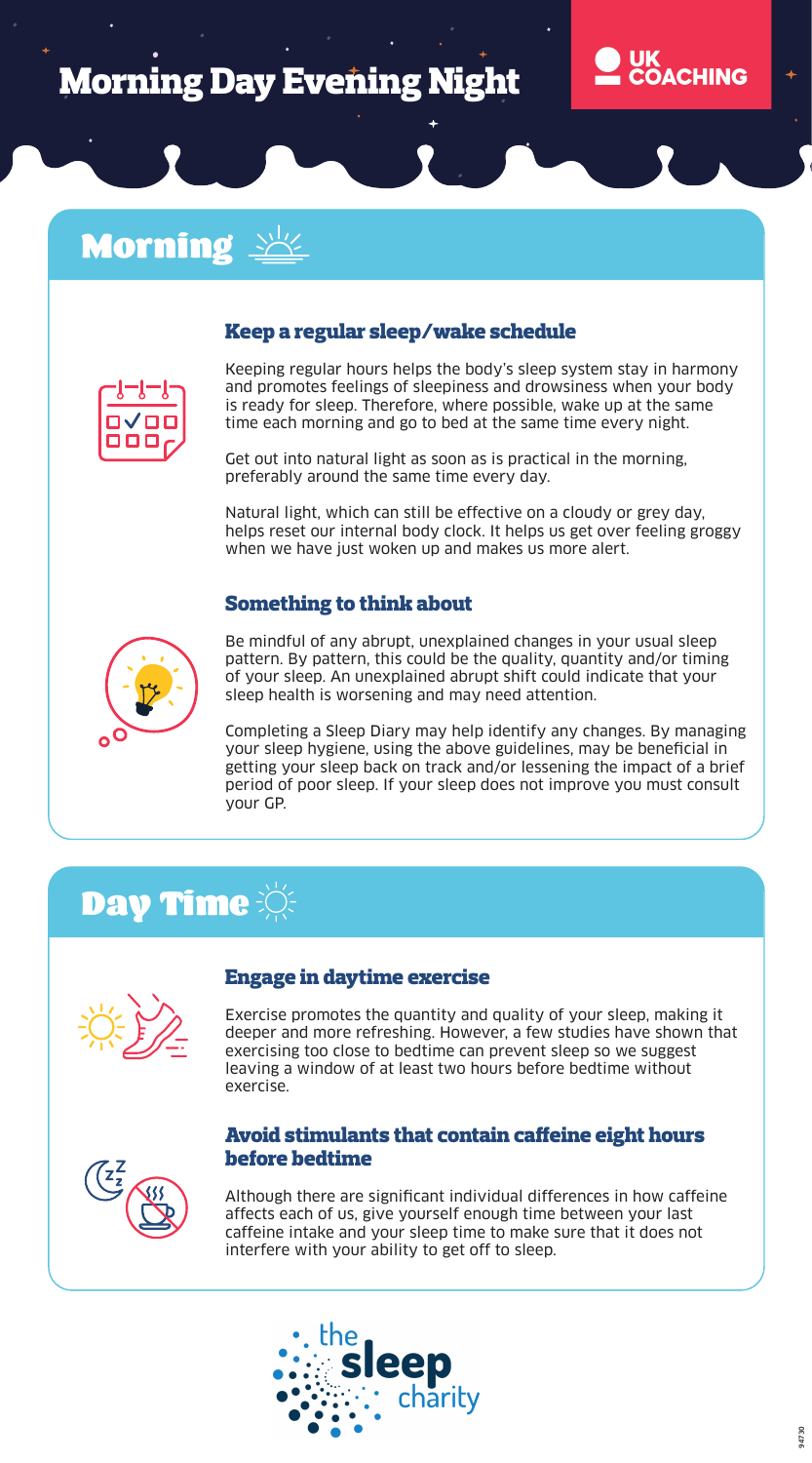# **Morning Day Evening Night**

# Evening (



Eating at regular times helps strengthen our internal body clock. However, eating a heavy meal before bedtime can make it challenging to sleep at night. Drinking lots of liquid before bed will also increase the chances that we have to go to the bathroom Oo during the night. Conversely, being hungry or thirsty at night can increase the chances of waking up. A balance should be struck between being sated but not full up before we go to bed.



#### Reduce electronic use before bedtime and avoid electronic use in the bedroom

Using electronics just before bed and in the bedroom can keep us awake for longer as the blue light from these devices has the capacity to prevent the hormones that make us sleepy from being produced. Importantly, it is not just the light that can affect our sleep but most activities that we use our devices for can keep us awake and alert which we don't want to do at bedtime.



#### Don't use alcohol to sleep

Although alcohol is a sedative, it can have a significant impact on the quality and quantity of your sleep. Our sleep tends to become fragile and light when we have a lot of alcohol in the evening and can lead to lots of awakenings in the latter part of the night and feelings of being unrefreshed during the day.